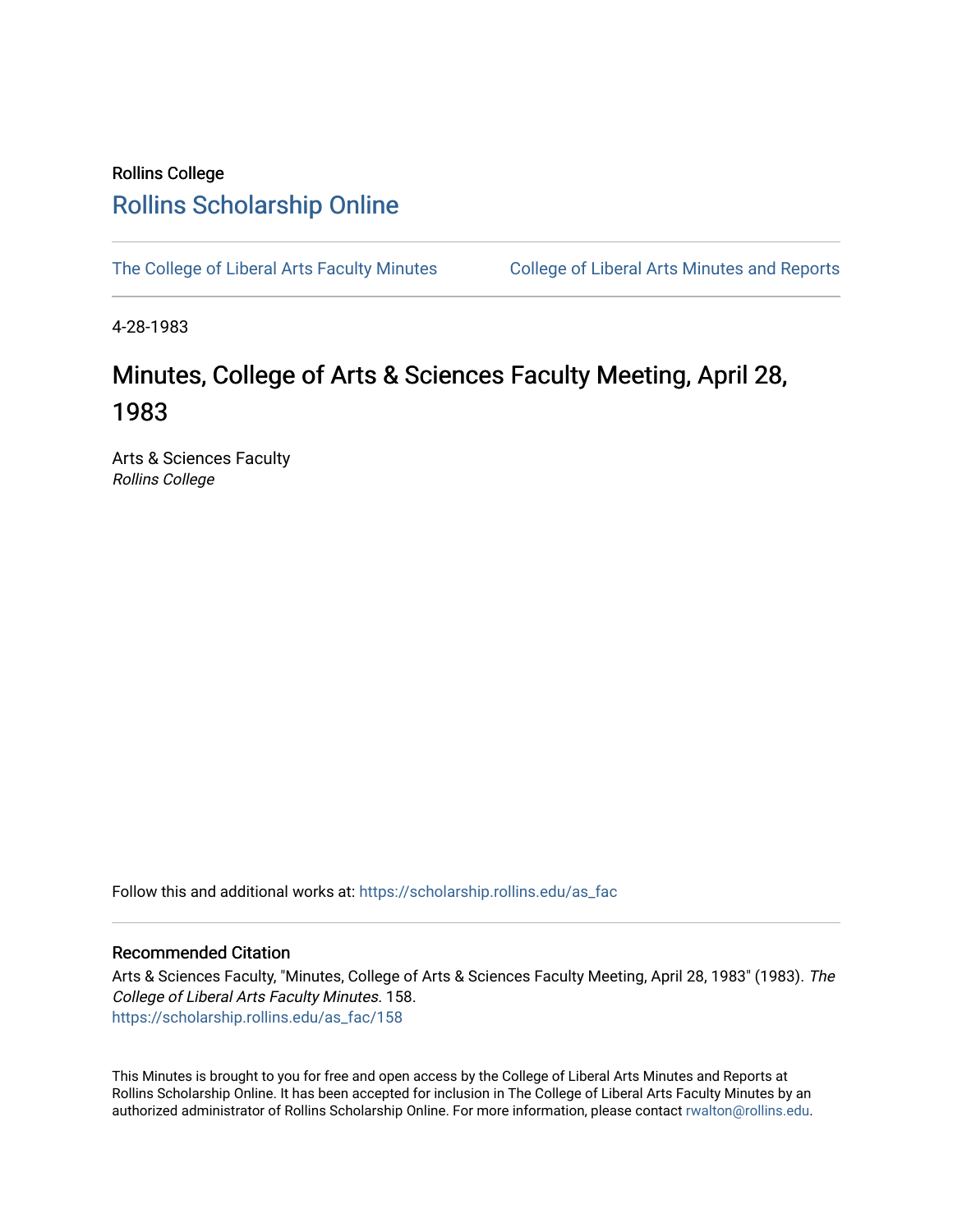| The Steering Committee $K$<br>Members of the College Faculty<br>Announcements and Reports |                                                     | President, Provost, Dean of the Faculty, Dean of the College, President of<br>the Student Association, Public Affairs, Sandspur, Archives<br>April 1983 MEETING OF THE FACULTY OF THE COLLEGE<br>To Meet Thursday, April 28, 1983, 3:30 p.m., in Bush 108 | April 19, 1983<br>Date<br>$\begin{array}{l} \mathbb{E} \left[ \begin{array}{cc} \mathbb{E} & \mathbb{E}^{\mathbb{E}} \mathbb{E}^{\mathbb{E}} \\ \mathbb{E}^{\mathbb{E}} & \mathbb{E}^{\mathbb{E}} \end{array} \right] & \mathbb{E}^{\mathbb{E}} \left[ \begin{array}{cc} \mathbb{E}^{\mathbb{E}} \mathbb{E}^{\mathbb{E}} & \mathbb{E}^{\mathbb{E}} \mathbb{E}^{\mathbb{E}} \end{array} \right] & \mathbb{E}^{\mathbb{E}} \left[ \begin{array}{cc} \mathbb{E}^{\mathbb{E}} \mathbb{E}$ |
|-------------------------------------------------------------------------------------------|-----------------------------------------------------|-----------------------------------------------------------------------------------------------------------------------------------------------------------------------------------------------------------------------------------------------------------|---------------------------------------------------------------------------------------------------------------------------------------------------------------------------------------------------------------------------------------------------------------------------------------------------------------------------------------------------------------------------------------------------------------------------------------------------------------------------------------|
|                                                                                           |                                                     |                                                                                                                                                                                                                                                           |                                                                                                                                                                                                                                                                                                                                                                                                                                                                                       |
|                                                                                           |                                                     |                                                                                                                                                                                                                                                           |                                                                                                                                                                                                                                                                                                                                                                                                                                                                                       |
|                                                                                           |                                                     |                                                                                                                                                                                                                                                           |                                                                                                                                                                                                                                                                                                                                                                                                                                                                                       |
|                                                                                           |                                                     |                                                                                                                                                                                                                                                           |                                                                                                                                                                                                                                                                                                                                                                                                                                                                                       |
|                                                                                           |                                                     |                                                                                                                                                                                                                                                           |                                                                                                                                                                                                                                                                                                                                                                                                                                                                                       |
|                                                                                           |                                                     |                                                                                                                                                                                                                                                           |                                                                                                                                                                                                                                                                                                                                                                                                                                                                                       |
|                                                                                           |                                                     |                                                                                                                                                                                                                                                           |                                                                                                                                                                                                                                                                                                                                                                                                                                                                                       |
| Election to Committees.                                                                   |                                                     | From the Nominating Committee the following slate is proposed:                                                                                                                                                                                            | <b>OFFICE</b> OF<br>QEAN OF THE EASTERD                                                                                                                                                                                                                                                                                                                                                                                                                                               |
| Steering Committee - Humanities                                                           | Exp. Arts                                           | Rosemary Curb<br>Paul Harris<br>Nat. Science Perky Coleman                                                                                                                                                                                                |                                                                                                                                                                                                                                                                                                                                                                                                                                                                                       |
|                                                                                           | Nat. Science John Bowers<br>Soc. Science Ken Taylor |                                                                                                                                                                                                                                                           |                                                                                                                                                                                                                                                                                                                                                                                                                                                                                       |
| Standards                                                                                 | Soc. Science<br>Humanities                          | Pedro Pequeno<br>Tom Cook                                                                                                                                                                                                                                 |                                                                                                                                                                                                                                                                                                                                                                                                                                                                                       |
| Special Programs                                                                          | Soc. Science Evan Zucker<br>Humanities              | Richard Lima                                                                                                                                                                                                                                              |                                                                                                                                                                                                                                                                                                                                                                                                                                                                                       |
| Nominating Committee At Large                                                             | At Large                                            | Ralph Naleway<br>Ruth Mesavage                                                                                                                                                                                                                            |                                                                                                                                                                                                                                                                                                                                                                                                                                                                                       |
|                                                                                           |                                                     | Roy Kerr<br>Peggy Jarnigan                                                                                                                                                                                                                                |                                                                                                                                                                                                                                                                                                                                                                                                                                                                                       |
| Fac. Comp./Dec.                                                                           |                                                     | Larry Eng-Wilmot<br>Fidel Lopez-Criado<br>Bill West                                                                                                                                                                                                       |                                                                                                                                                                                                                                                                                                                                                                                                                                                                                       |
| Financial Aid                                                                             |                                                     | Bob Carson<br>Ginny Mack                                                                                                                                                                                                                                  |                                                                                                                                                                                                                                                                                                                                                                                                                                                                                       |
|                                                                                           |                                                     | Sara Ketchum                                                                                                                                                                                                                                              |                                                                                                                                                                                                                                                                                                                                                                                                                                                                                       |
|                                                                                           | Campus Life                                         | Intercol. Athletics At Large<br>At Large<br>Humanities<br>At Large<br>At Large<br>At Large<br>At Large                                                                                                                                                    | Nat. Science<br>From the Committee on Faculty Compensation and Professional Development a                                                                                                                                                                                                                                                                                                                                                                                             |

A revised copy was distributed to the Faculty prior to the February 1983 Faculty meeting.

Faculty members are urged to bring this copy to the meeting.

 $\bar{z}$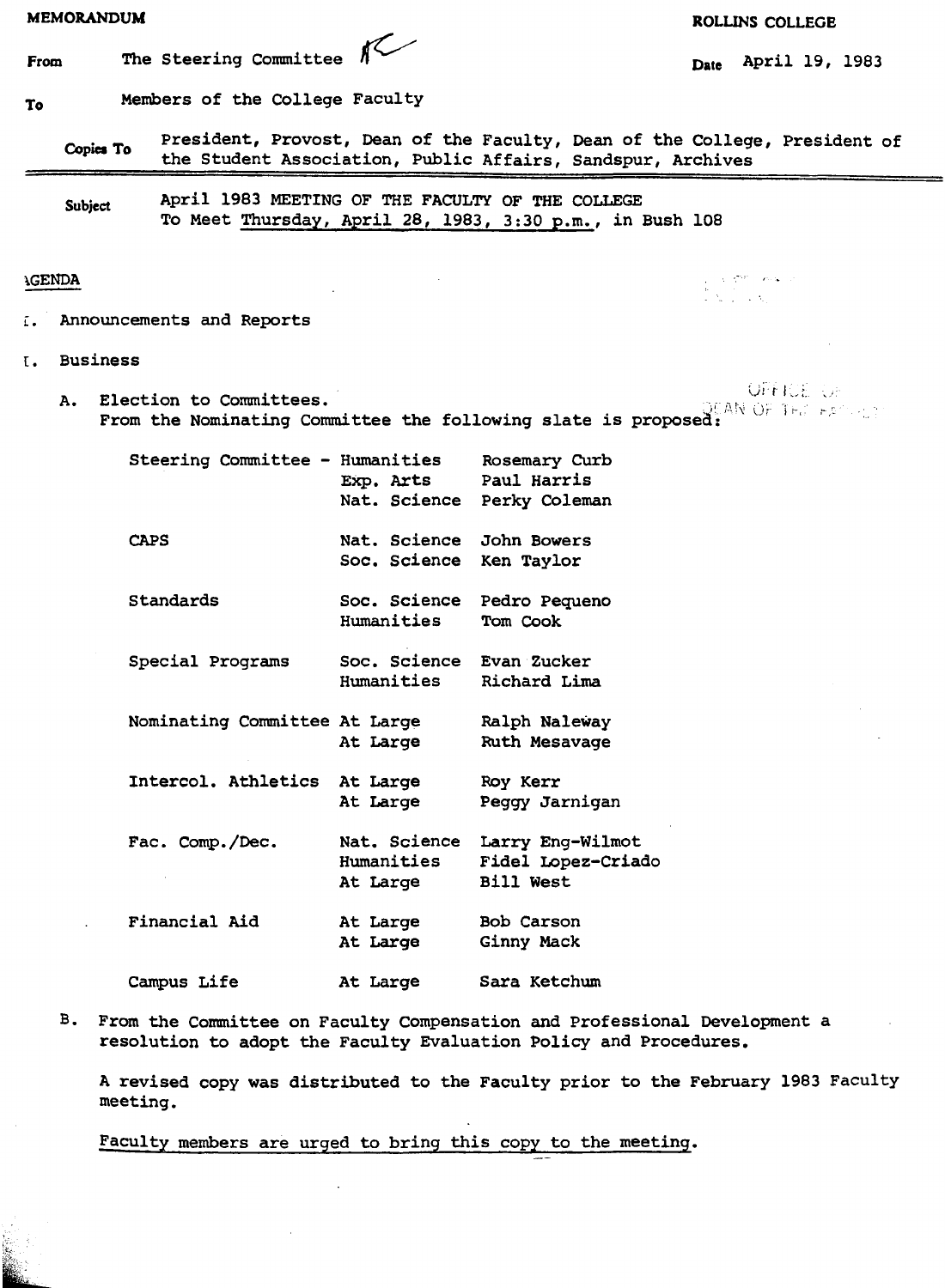MEMORANDUM

ROLLINS COLLEGE

| <b>FROM:</b> | HERBERT E. HELLWEGE<br>SECRETARY OF THE FACULTY                          | DATE: MAY 4, 1983 |  |
|--------------|--------------------------------------------------------------------------|-------------------|--|
| TO:          | <b>FACULTY OF THE COLLEGE <math>\sigma_1' \leq \sigma_2</math></b>       |                   |  |
|              | COPIES TO: PRESIDENT, PROVOST, DEAN OF THE FACULTY, DEAN OF THE COLLEGE, |                   |  |

PRESIDENT OF STUDENT ASSOCIATION, ARCHIVES

= = = = = = = = = = = = = = = = = = = = = = = = = = = = = = = = = = =

SUBJECT: MINUTES OF THE APRIL 28, 1983 FACULTY MEETING

A scheduled faculty meeting was held on Thursday, April 28, 1983, starting at 3:41 P.M., in the Bush Science Center, Room 108 with Dr. Edge as chairman. There were 39 of 98 voting faculty members present. The following signed the attendance register:

| Beer, B.       | Gilbert, N.      | Neilson, S.       |
|----------------|------------------|-------------------|
| Blossey, E.    | Gregory, E.      | Newman, M.        |
| Bonnell, P.    | Greyson, L.      | Nordstrom, A.     |
| Borsoi, E.     | Harris, P.       | O'Sullivan, M.    |
| Carson, B.     | Hellwege, H.     | Pequeno, P.       |
| Child, G.      | Howell, G.       | Ross, J.          |
| Cohen, E.      | Jones, A.        | Shearer, C.       |
| Cook, T.       | Kerr, R.         | Skidmore, A.      |
| Curb, R.       | Ketchum, S.      | Starling, R.      |
| Danowitz, E.   | Lancaster, P.    | Warden, J.        |
| DeNicola, D.   | Lemon, R.        | Williams, G.      |
| Edge, H.       | Levis, B.        | Wright, J. (Pres. |
| Eng-Wilmot, L. | Lopez-Criado, F. | SGA)              |
| Force, G.      | Naleway, R.      |                   |

- I. The minutes of the March 31, 1983 meeting were approved with the following correction: in amendment to resolution E change "Rollins College School of Cohtinuing Education" to "Rollins College Division of Continuing Education."
- TT. Announcements and Reports
	- 1. Dr. Edge announced that attempts are being made to alleviate the problem of conflicts with scheduled faculty meetings. He proposed several possible time-slots of minimum conflict with faculty meetings during the academic year 1983/1984 and announced that a final decision on the day and time to be selected will be made shortly.
	- 2. Dean DeNicola reported that professional development grants for 1983/1984 have been awarded. Ile informed the faculty of the work presently performed by this office and the priorities he has set for certain tasks.

### III. Business

A. Election to Committees.

The Nominating Committee presented the following slate for the committees of the College:

| STEERING COMMITTEE:                           | Humanities<br>Exp. Arts<br>Nat. Sciences | R. Curb<br>P. Harris<br>P. Coleman |
|-----------------------------------------------|------------------------------------------|------------------------------------|
| COUNCIL ON ACADEMIC POLICIES<br>AND STANDARDS | Nat. Sciences<br>Soc. Sciences           | J. Bowers<br>K. Taylor             |
| COMMITTEE ON STANDARDS                        | Soc. Sciences<br>Humanities              | P. Pequeno<br>T. Cook              |
| SPECIAL PROGRAMS COMMITTEE                    | Soc. Sciences<br>Humanities              | E. Zucker<br>R. Lima               |
| NOMINATING COMMITTEE                          | AT LARGE<br>AT LARGE                     | R. Naleway<br>R. Mesavage          |
| INTERCOLLEGIATE ATHLETICS<br>COMMITTEE        | AT LARGE<br><b>AT LARGE</b>              | R. Kerr<br>P. Jernigan             |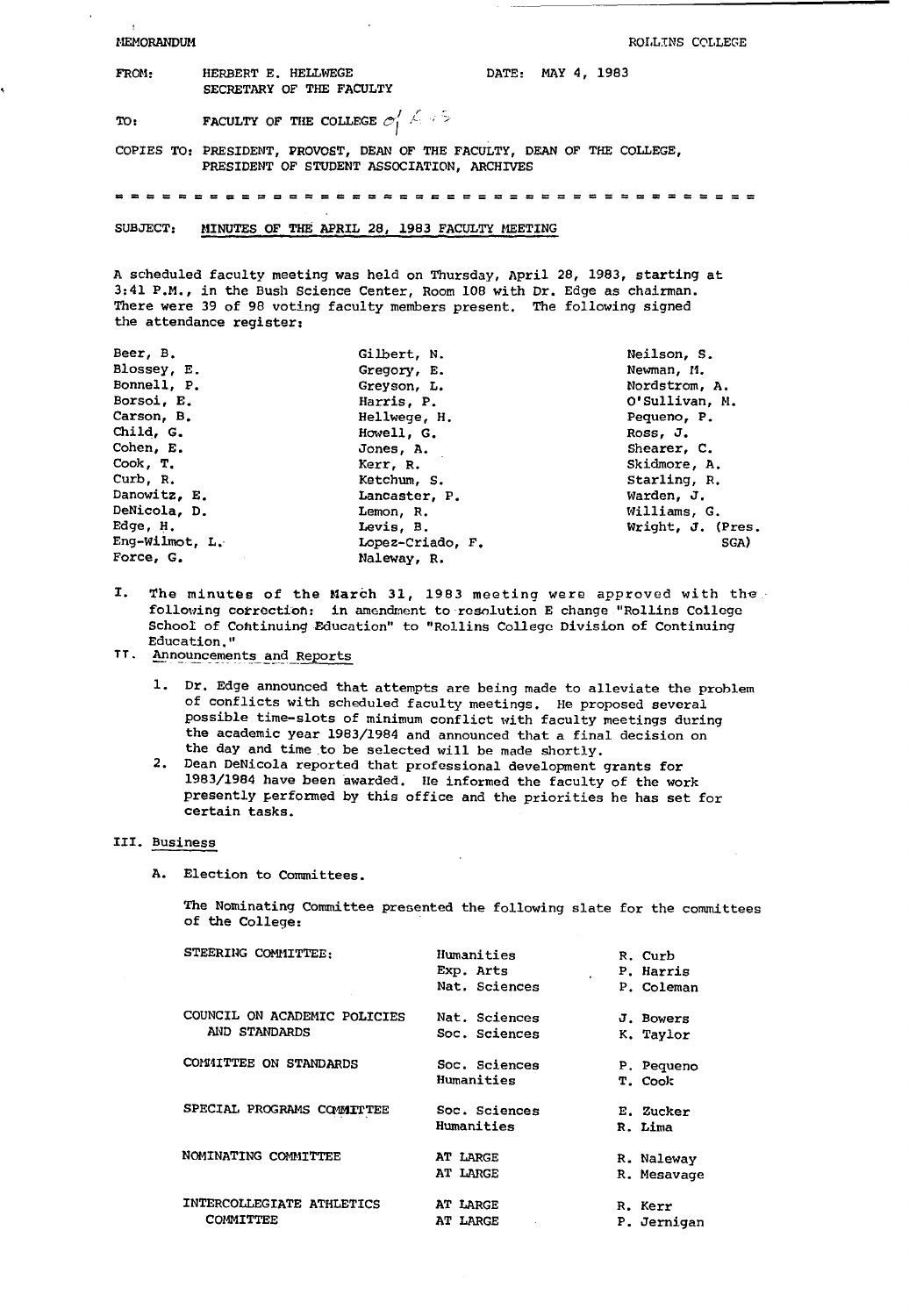£.

| COMMITTEE ON FACULTY COMPENSATION<br>AND PROFESSIONAL DEVELOPHENT                             | Nat. Sciences<br>Humanities<br>AT LARGE | L. Eng-Wilmot<br>F. Lopez-Criado<br>R. West |
|-----------------------------------------------------------------------------------------------|-----------------------------------------|---------------------------------------------|
| COMMITTEE ON FINANCIAL AID                                                                    | AT LARGE<br>AT LARGE                    | R. Carson<br>M. Mack                        |
| and the second control of the control of the<br>CAMPUS LIFE COMMITTEE                         | AT LARGE                                | S. Ketchum                                  |
| The following additional candidates for committee positions were nominated<br>from the floor. |                                         |                                             |
| CAMPUS LIFE COMMITTEE                                                                         | AT LARGE<br>AT LABCE                    | G. Child<br>R. Meadows                      |

|                            | AT LARGE             | R. Meadows           |
|----------------------------|----------------------|----------------------|
| COMMITTEE ON FINANCIAL AID | AT LARGE             | S. Klemann           |
| STEERING COMMITTEE         | Humanities           | S. Ketchum           |
| Elected were:<br>÷,        |                      |                      |
| COMMITTEE ON FINANCIAL AID | AT LARGE<br>AT LARGE | M. Mack<br>R. Carson |
| CAMPUS LIFE COMMITTEE      | AT LARGE             | R. Meadows           |
| STEERING COMMITTEE         | Humanities           | S. Ketchum           |

The remaining slate as proposed by the Nomination Committee was elected unanimously.

- B. Dr. Ketchum moved the adoption of the Faculty Evaluation Policy and Procedures, presented by the Committee on Faculty Compensation and Professional Development, as copy for the Faculty Evaluation Policy and Procedures in the Faculty Handbook with the following friendly **amendments:** 
	- p. 9. Committee Members and p. 10 Department Chair, replace "prior to the formal meeting of the evaluation committee."

**with** 

"in the evaluation process."

- p.10. Department Chair
	- 4. delete "if appropriate" in line 3, change comma after "committee" to period.
- p. 7. Replace

"violations of the Bylaws and departures from the Procedures below are, then, harmful to the entire evaluation system and may transgress upon the rights of the faculty being evaluated. Such violations constitute grounds for appealing the recommendations of an evaluation committee and, when judged sufficiently serious may even result in those recommendations being overturned."

**with:** 

"Departures from the procedures below may be harmful to the faculty evaluation system and to the faculty member being evaluated. Violations of the Bylaws or departures from these procedures may constitute grounds for appealing the recommendations of an evaluation committee and, when judged sufficiently serious, may result in those recommendations being overturned."

p. 3. replace 3b with:

> (b) Openness to the opinions and respect for the rights of others, withqut surrendering the right to dissent.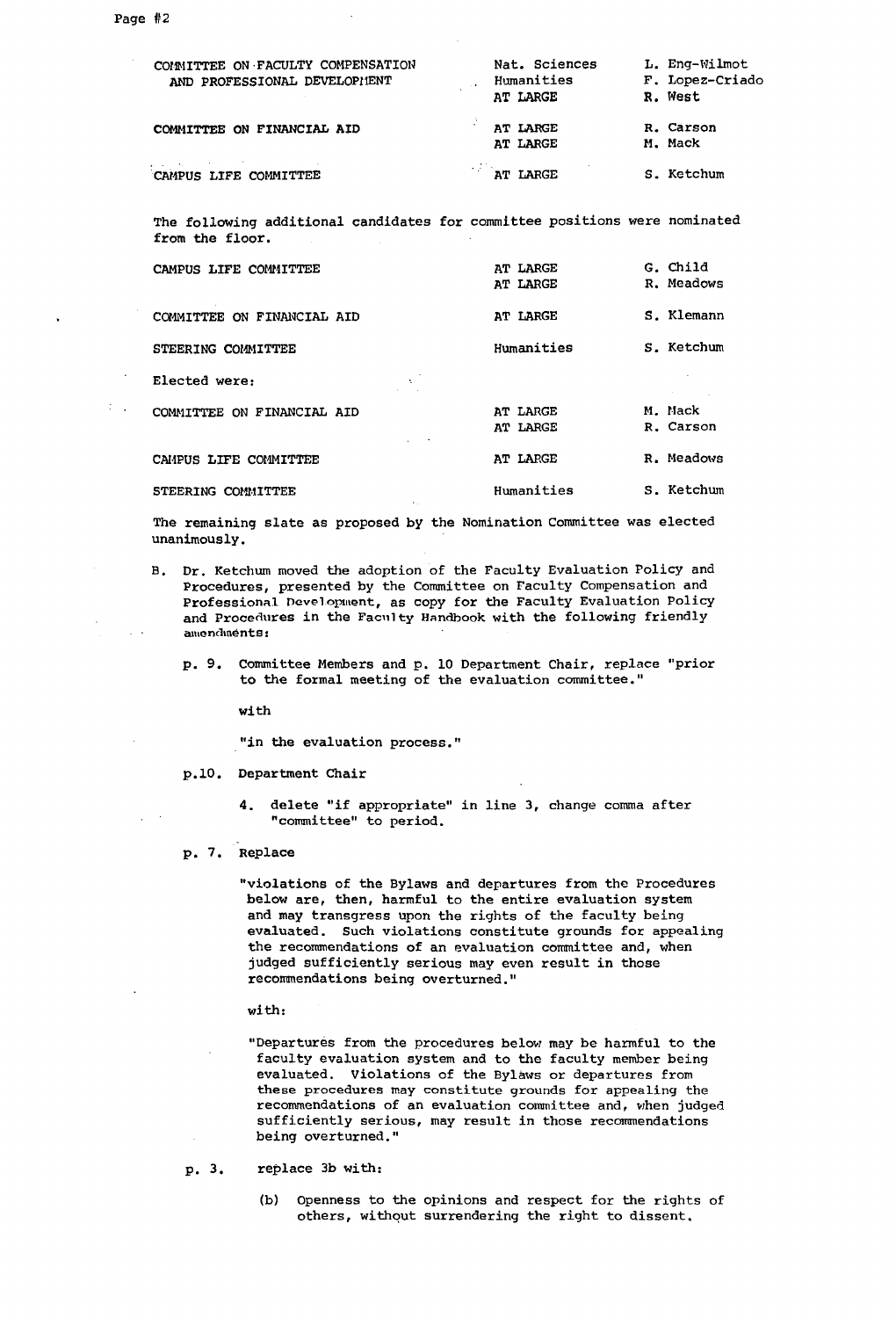الرجراء المرادة المعمرة فالمدافع فالإملاء وتستسمع بالمدلدان المالور للبيد  $\mathbf{A} = \left\{ \begin{array}{ll} \mathbf{A} & \mathbf{B} & \mathbf{B} & \mathbf{B} \\ \mathbf{B} & \mathbf{B} & \mathbf{B} & \mathbf{B} \end{array} \right. \quad \text{and} \quad \mathbf{B} = \left\{ \begin{array}{ll} \mathbf{A} & \mathbf{B} & \mathbf{B} \\ \mathbf{B} & \mathbf{B} & \mathbf{B} \end{array} \right.$  $\sim$ 

The motion was seconded.

Dr. Lopez-Criado moved a substitute friendly amendment to replace p. 3, 3b with:

(b) Respect for the rights of others, including the right to express an opinion, without surrendering the right to dissent.

In a discussion on this amendment several faculty members voiced their support, others spoke against this amendment. Dr. Nilliams objected and moved to reinstate the original wording on p. 3, 36 which reads:

(b) respect for the opinions and rights of others, without surrendering the right to dissent; and....

This motion was seconded and after some discussion the motion to reinstate the original version was passed by majority vote.

Dr. Cohen moved to strike the second and third sentences on page 2 under Advising and to substitute instead

"Advising effectiveness is evaluated *by* use of anonymous student forms."

This motion was seconded. A lengthy discussion on this amendment followed. It was pointed out that the Dean of the College has information on the effectiveness of advising, in scheduling for example, and that there is a valid basis for an opinion by the Dean of the College on advising.

Dr. DeNicola suggested the following statement:

"Advising effectiveness is evaluated by the use of anonymous student forms and/or information provided by the offices of the Dean of the Faculty, Dean of the College and the Department Chairs."

Dr. Cohen accepted this as a friendly amendment with the stipulation that only the second sentence under Advising on p. 2 be stricken. A Ruyyestion for a different :version was made *by* Dr. Danowitz.

The amendment was discussed. After a call for the question a majority voted for ending debate and in subsequent vote the amendment as proposed by Dr. DeNicola was accepted.

Dr. Lemon questioned the wording of item 4(c) on page 3. He moved to delete the word "newspapers". This was seconded.

The motion was discussed at length. It was suggested to change the order to "published work in journals, books, and newspapers," or to strike "newspapers, journals, and books;".

A motion to call the question was made. This motion passed unanimously.

The motion on the proposed amendment to delete "newspapers" in item 4(c) **was** defeated.

Dr. Pequeno moved to strike "newspapers, journals, and books;". This motion was seconded and discussed. The motion was defeated.

Professor Naleway offered a friendly amendment to change under Committee Members, item 3, on page 9 the word "and" to: and/or". It was suggested further to insert after the first comma "with the candidate's permission" so that this item now reads:

"3. Participate, with the candidate's permission, in classroom visitation or student interviews, at the candidate's and/or evaluation committee's request."

This was accepted.

A vote was then taken on the adoption of the entire document, It was adopted unanimously.